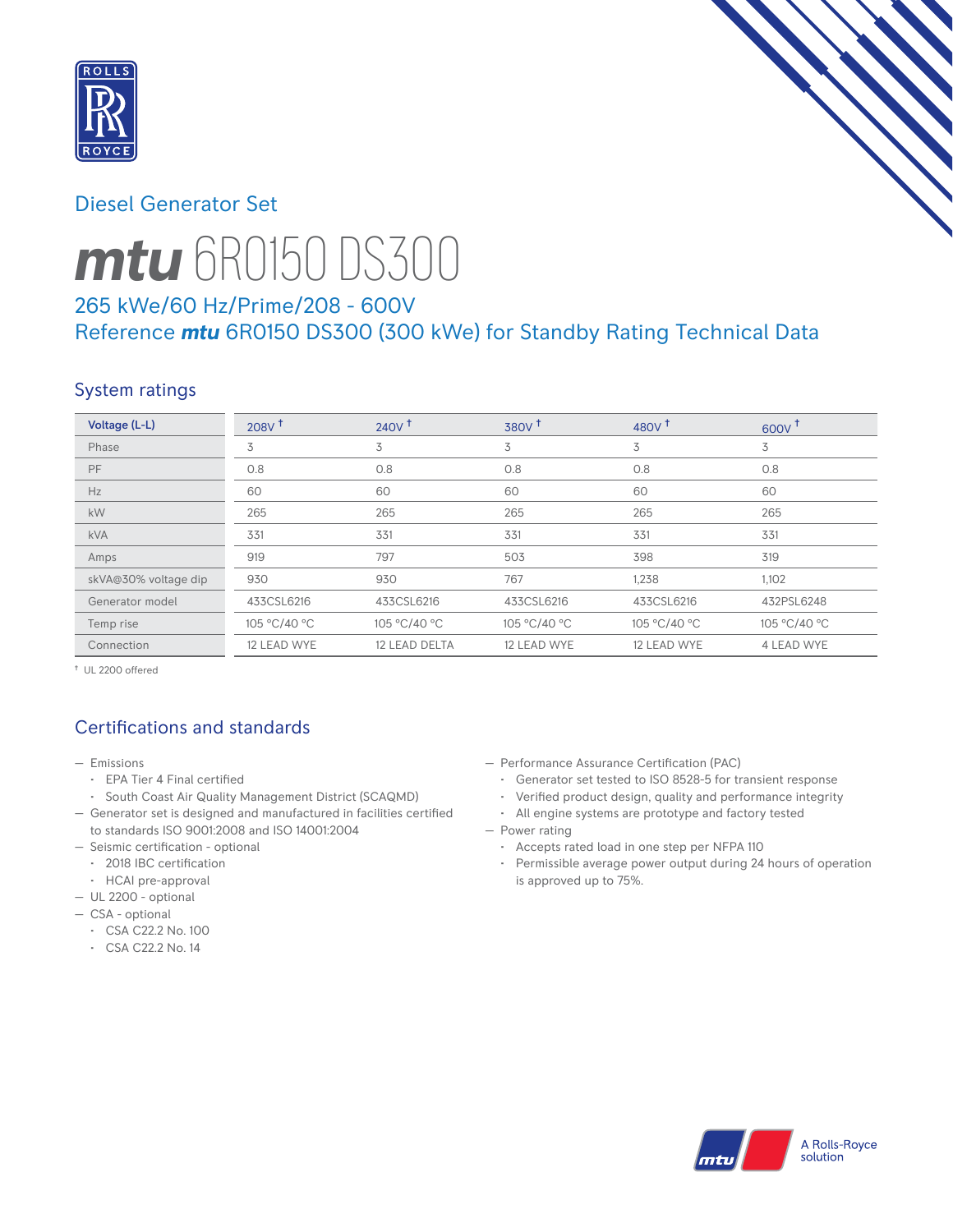## Standard features \*

- Single source supplier
- Global product support
- Two (2) Year/3,000 Hour Basic Limited Warranty
- 6090HFG06 diesel engine
	- 9.0 liter displacement
	- Common rail fuel injection
	- 4-cycle
- Engine-generator resilient mounted
- Complete range of accessories
- Cooling system
- Integral set-mounted
	- Engine-driven fan

# Standard equipment \*

#### Engine

- Air cleaner
- Oil pump
- Oil drain extension and shut-off valve
- Full flow oil filters
- Open crankcase ventilation
- Jacket water pump
- Thermostats
- Blower fan and fan drive
- Radiator unit mounted
- Electric starting motor 24V
- Governor electronic isochronous
- Base formed steel
- SAE flywheel and bell housing
- Charging alternator 24V
- Battery rack and cables
- Flexible fuel connectors
- Flexible exhaust connection
- EPA certified engine

#### **Generator**

- NEMA MG1, IEEE, and ANSI standards compliance for temperature rise and motor starting
- Sustained short circuit current of up to 300% of the rated current for up to 10 seconds
- Self-ventilated and drip-proof
- Superior voltage waveform
- Digital, solid state, volts-per-hertz regulator
- Brushless alternator with brushless pilot exciter
- 4 pole, rotating field
- 105 °C maximum prime temperature rise
- 1-bearing, sealed
- Flexible coupling
- Full amortisseur windings
- 125% rotor balancing
- 3-phase voltage sensing
- $\pm$  1% voltage regulation no load to full load
- 100% of rated load one step
- 5% maximum total harmonic distortion
- Generator
	- Brushless, rotating field generator
	- 2/3 pitch windings
	- 300% short circuit capability with optional Permanent Magnet Generator (PMG)
- Digital control panel(s)
	- UL recognized, CSA certified, NFPA 110
	- Complete system metering
	- LCD display

#### Digital control panel(s)

- Digital metering
- Engine parameters
- Generator protection functions
- Engine protection
- CANBus ECU communications
- Windows®-based software
- Multilingual capability
- Communications to remote annunciator
- Programmable input and output contacts
- UL recognized, CSA certified, CE approved
- Event recording
- IP 54 front panel rating with integrated gasket
- NFPA 110 compatible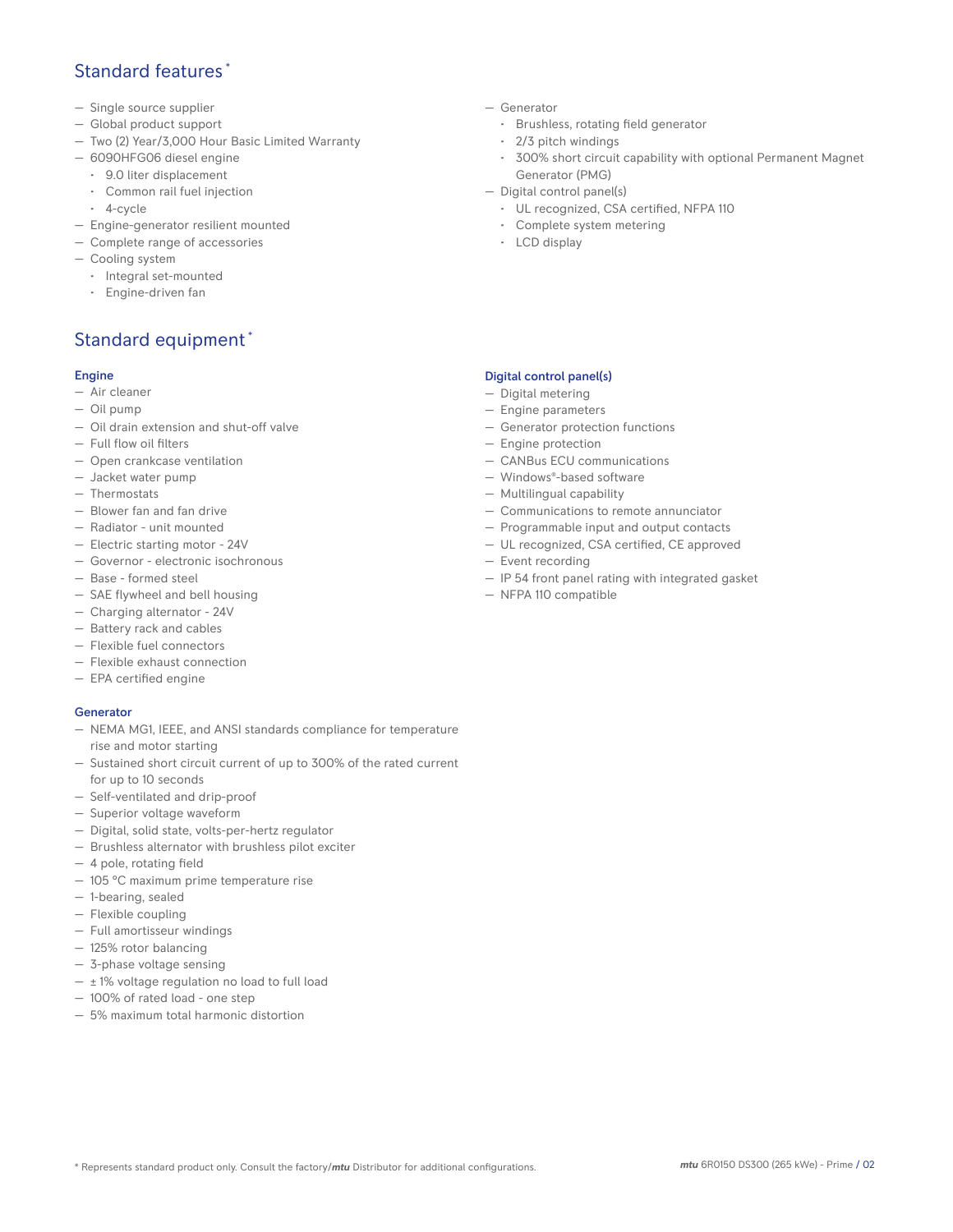# Application data

#### Engine

| Manufacturer                | John Deere  |
|-----------------------------|-------------|
| Model                       | 6090HFG06   |
| Type                        | 4-cycle     |
| Arrangement                 | 6-inline    |
| Displacement: $L (in3)$     | 9.0(549)    |
| Bore: cm (in)               | 11.84(4.7)  |
| Stroke: cm (in)             | 13.6(5.4)   |
| Compression ratio           | 16:1        |
| Rated rpm                   | 1,800       |
| Engine governor             | <b>JDEC</b> |
| Maximum power: kWm (bhp)    | 298 (399)   |
| Steady state frequency band | ± 0.25%     |
| Air cleaner                 | dry         |
|                             |             |
|                             |             |

### Liquid capacity

| Total oil system: L (gal)             | 40 (10.6)     |
|---------------------------------------|---------------|
| Engine jacket water capacity: L (gal) | 17 (4.49)     |
| System coolant capacity: L (gal)      | 41.37 (10.93) |

#### Electrical

| Electric volts DC                                            | 24  |
|--------------------------------------------------------------|-----|
| Cold cranking amps under -17.8 $^{\circ}$ C (O $^{\circ}$ F) | 950 |
| Batteries: group size                                        | 31  |
| Batteries: quantity                                          |     |
|                                                              |     |

#### Fuel system

| Fuel supply connection size    | $-10$ JIC 37 $^{\circ}$ female |
|--------------------------------|--------------------------------|
| Fuel return Connection size    | $-6$ JIC 37 $^{\circ}$ female  |
| Maximum fuel Lift: m (ft)      | 2.4(7.9)                       |
| Recommended fuel               | diesel #2                      |
| Total fuel flow: L/hr (gal/hr) | 167.94 (44.37)                 |
|                                |                                |

#### Fuel consumption

| At 100% of power rating: L/hr (gal/hr)<br>At 75% of power rating: L/hr (gal/hr)<br>At 50% of power rating: L/hr (gal/hr)                                                                                                                                                                                                                                           | 71.7 (18.9)<br>52.9(14)<br>36.4(9.6)                                                          |
|--------------------------------------------------------------------------------------------------------------------------------------------------------------------------------------------------------------------------------------------------------------------------------------------------------------------------------------------------------------------|-----------------------------------------------------------------------------------------------|
| <b>DEF</b> consumption<br>At 100% of power rating: L/hr (gal/hr)<br>At 75% of power rating: L/hr (gal/hr)<br>At 50% of power rating: L/hr (gal/hr)                                                                                                                                                                                                                 | 1.65(0.44)<br>1.53(0.41)<br>1.17(0.31)                                                        |
| Cooling - radiator system<br>Ambient capacity of radiator: °C (°F)<br>Maximum restriction of cooling air: Intake<br>and discharge side of radiator: kPa (in. H <sub>2</sub> O)<br>Water pump capacity: L/min (gpm)<br>Heat rejection to coolant: kW (BTUM)<br>Heat rejection to air to air: kW (BTUM)<br>Heat radiated to ambient: kW (BTUM)<br>Fan power: kW (hp) | 50 (122)<br>0.124(0.5)<br>385 (102)<br>185 (10,530)<br>86 (4,895)<br>36.9 (2,099)<br>18(24.1) |
| Air requirements<br>Aspirating: *m <sup>3</sup> /min (SCFM)<br>Air flow required for radiator<br>cooled unit: *m <sup>3</sup> /min (SCFM)<br>Remote cooled applications; air flow required for<br>dissipation of radiated generator set heat for a<br>maximum of 25 °F rise: *m <sup>3</sup> /min (SCFM)                                                           | 23 (812)<br>517.7 (18,281)<br>N/A                                                             |
| * Air density = 1.184 kg/m <sup>3</sup> (0.0739 lbm/ft <sup>3</sup> )<br><b>Exhaust system</b><br>Gas temperature (stack): °C (°F)<br>Maximum gas temperature during regeneration: °C (°F)<br>Gas volume at stack temperature: m <sup>3</sup> /min (CFM)                                                                                                           | 447 (837)<br>647 (1,197)<br>45 (1.589)                                                        |

| Maximum gas temperature during regeneration: <sup>o</sup> C ( <sup>o</sup> F) | 647 (1.197) |
|-------------------------------------------------------------------------------|-------------|
| Gas volume at stack temperature: m <sup>3</sup> /min (CFM)                    | 45 (1.589)  |
| Maximum allowable back pressure at                                            |             |
| outlet of aftertreatment: kPa (in. H <sub>2</sub> O)                          | 19.2(77)    |